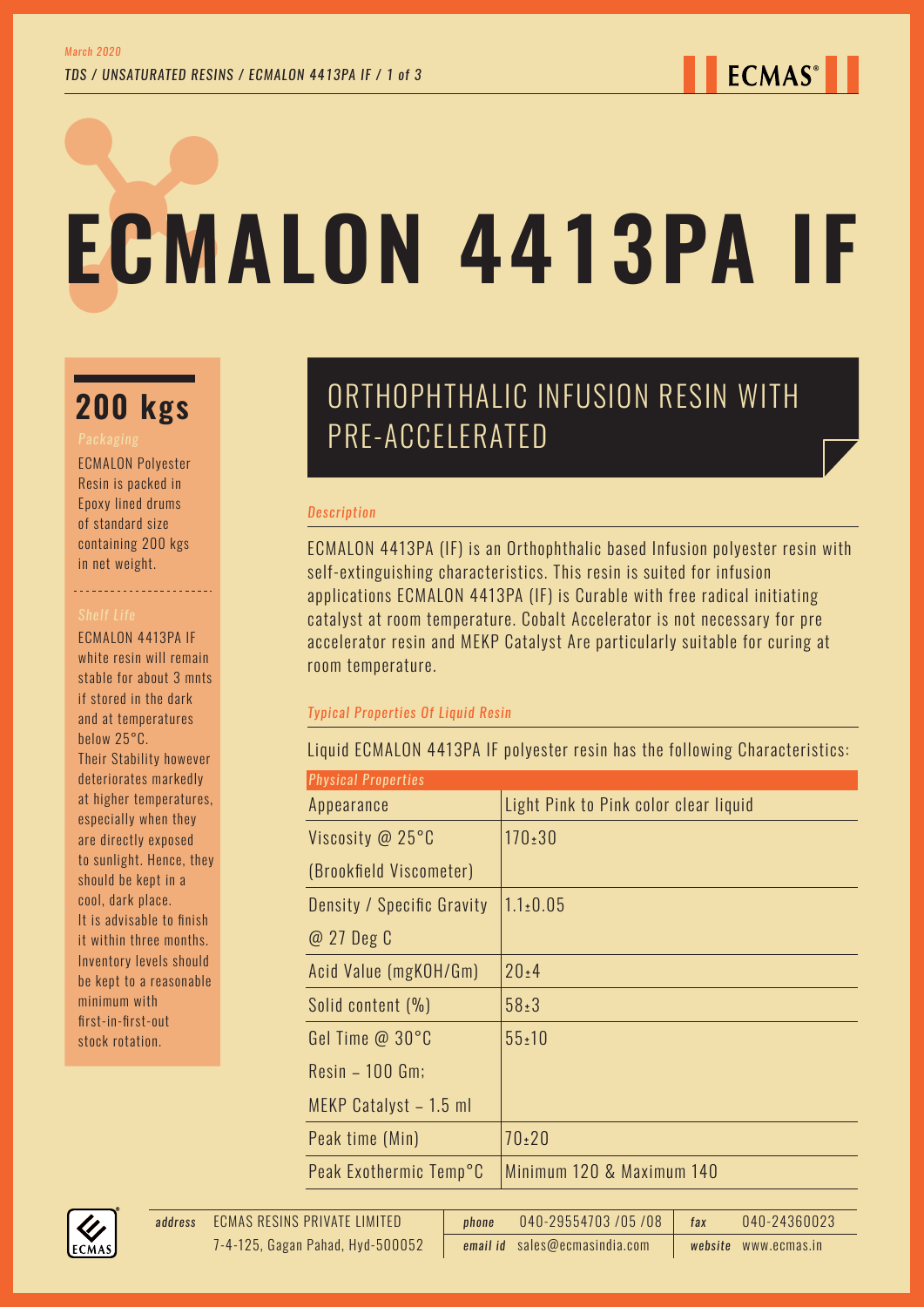## *TDS / UNSATURATED RESINS / ECMALON 4413PA IF / 2 of 3*

**ECMAS**<sup>®</sup>

### *Storage And Handling*



The materials must be stored in a moisture free, cool and dry environment, away from any direct sun-light.



Please avoid stacking of the containers.

Handle the product(s) very carefully during transportation.

### *Safety Precautions*



Wear all PPE's at the time of the application like safety boots, goggles, hand gloves and masks. Avoid contact with skin and eyes. Any direct skin contact with the products should be washed off thoroughly with soap and water.

*Physical Properties*

Packing Instruction When the temperature of the Resin is below 45°C;

pack the material as per the instructions

### *TYPICAL PROPERTIES OF CURED LAMINATE ECMALON 4413PA (IF) RESIN*

### (Mechanical properties)

| Property                    | <b>Unit</b>    | <b>Typical Value</b> | <b>Test Method</b> |  |  |
|-----------------------------|----------------|----------------------|--------------------|--|--|
| Tensile Strength (kg/cm2)   | Mpa            | <b>45 min</b>        | <b>ISO 527</b>     |  |  |
| Elongation at break         | $\frac{0}{0}$  | $1.5$ min            | <b>ISO 527</b>     |  |  |
| <b>Flexural Strength</b>    | Mpa            | <b>75 min</b>        | <b>ISO 178</b>     |  |  |
| <b>Heat deflection Temp</b> | 0 <sub>C</sub> | >60                  | <b>ISO 178</b>     |  |  |
| Under load (HDT)            |                |                      | <b>ISO 75</b>      |  |  |
| <b>Tensile Modulus</b>      | Mpa            | 3500 min             |                    |  |  |
| <b>Hardness</b>             | <b>Barcol</b>  | > 30                 | <b>ISO 527</b>     |  |  |
| Volume of shrinkage         | $\frac{0}{0}$  | $6 + 2$              | IS6746-'94         |  |  |

### *Storage & Handling*

The containers are recommended to be stored in cool and dry conditions for best result. Exposure to sources of heat and sunlight are to be avoided. After drawing the required resin, the container is to be securely closed, left over quantities after usage are not to be transferred back to the container.

The resin contains a volatile monomer with a flash point at 32ºC and is of moderate fire hazard. Due precautions to be observed while handling to avoid accidents.

Accelerator and Catalyst are not to be mixed together in the resin. Catalyst is added after thoroughly dispersing the accelerator. All direct contacts of accelerator and catalyst are strictly prohibited as they can lead to explosion.

### *Quality Policy*

ECMAS is committed to enhance Customer Satisfaction; Conservation of Environment; Adherence to Safe Occupational Health & Safety Practices through its Operations and practices for continual improvement of the established IMS by carrying regular internal audits and complying with applicable Legal and other Requirements.



ECMAS RESINS PRIVATE LIMITED *address phone* 040-29554703 /05 /08 *fax* 040-24360023 *email id* sales@ecmasindia.com *website* www.ecmas.in